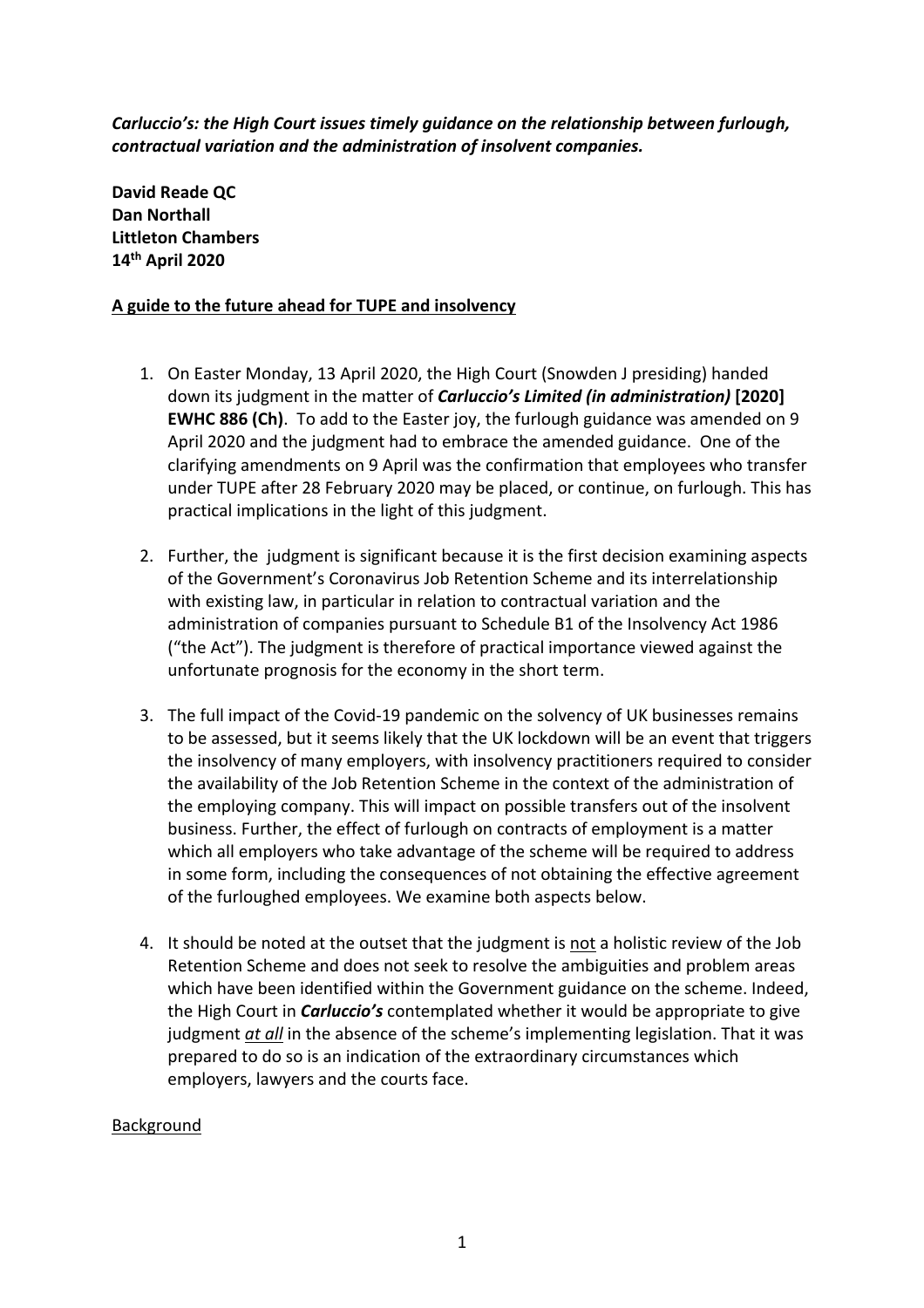- 5. The judgment arose out of the insolvency of the *Carluccio's* chain of restaurants. The company closed its branches on 16 March 2020 following the Prime Minister's advice that all restaurants should close as part of the Government's strategy for combatting the Covid-19 outbreak. The company thereafter entered administration on 30 March 2020. A separate article on the Littleton website addresses some of the changes which are proposed to the insolvency regime to create "breathing space" before administration, but these have not come in time to save *Carluccio's*
- 6. The administrators position before the Court was that they intended to pursue a sale of the business. This reflected the objective under Schedule B1 to the Act of achieving the best result for the creditors. As part of that strategy, the administrators wished to retain its workforce rather than make them redundant. However, due to the lack of funds available to the insolvent company, that could only be achieved if the administrators could access the Job Retention Scheme and furlough the company's staff without the company incurring any additional liabilities.
- 7. It is the present reality of many employers that they are required to make difficult decisions concerning the management of its workforce with only the limited information contained in the Government guidance to assist them. Conscious of the uncertainties which such a decision would entail, the administrators of *Carluccio's* applied to the High Court pursuant to paragraph 63 of Schedule B1 to the Act for directions on the legal basis upon which they might furlough large numbers of the company's employees. The issue of the employment liabilities and their priority was, as for any administrator, a point of particular concern. This prompted the urgency of the application as the 14 days window on adoption, considered below, was shortly to expire.

# Contractual variation

- 8. Shortly after their appointment and in anticipation of accessing the scheme, the administrators wrote to all of the company's employees who were not required to assist them, offering to continue to employ them on varied terms so as to take advantage of the Job Retention Scheme (referred to in the judgment as "the Variation Letter").
- 9. The Variation Letter explained that:
- the administrators were seeking the agreement of the recipient to vary the terms of the employment contract;
- the recipient would be placed on furlough leave from the date of closure of the business, meaning their employment would continue but they would not be required to work;
- the company intended to apply under the Scheme for every eligible employee in full and understood that it will be provided with a grant equivalent to 80% of the employee's regular wages (excluding any fees, commission and bonus) up to a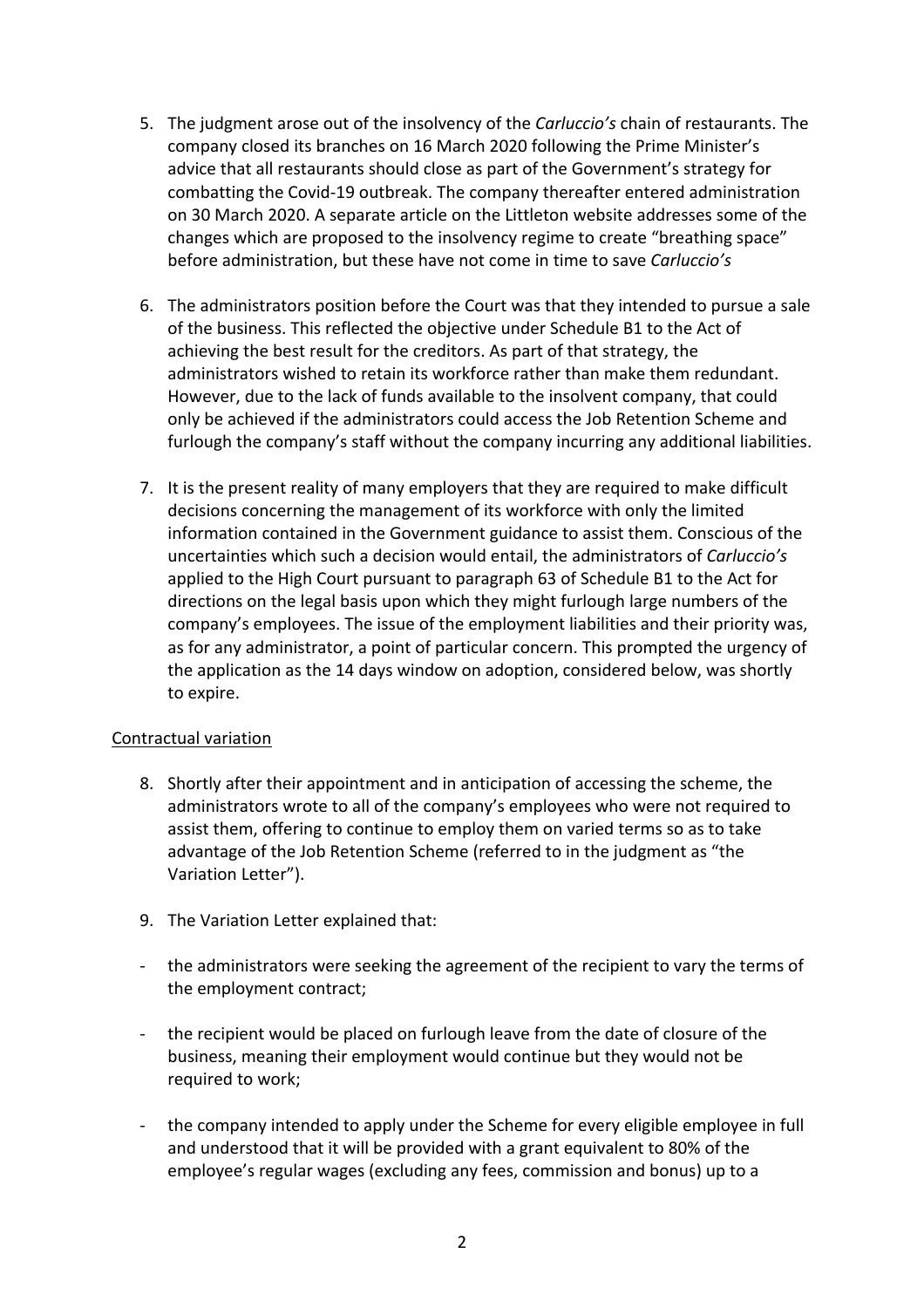maximum of £2,500 per month plus the associated employer's National Insurance contributions and minimum automatic enrolment employer contributions on the reduced salary;

- the company would not be in a position to pay employees until it had received the grant from the Government;
- the recipient's other terms and conditions would remain the same during furlough and their continuity of employment would remain unaffected.

(The terms of the Variation Letter are quoted at paragraph 24 of the judgment).

10. The Variation Letter invited employees to respond by email by 3 April 2020 in a form prescribed by the letter. It concluded by giving the following warning:

"*Please note that if the Company does not receive an email from you by the above deadline, the Administrators will need to review your position within the Company and may be required to consider the possibility that your role is redundant."*

- 11. Significantly, the Variation Letter did not state that a failure to respond would be deemed to indicate the employee's agreement to the proposal.
- 12. As at 10am on 7 April 2020, of the 1788 employees who received the Variation Letter, 1707 had accepted its terms, 4 had rejected it and stated that they wish to be made redundant, and 77 had not responded. These three categories of employee were referred to in the judgment as the "Consenting Employees", "Objecting Employees" and "Non-Responding Employees" respectively. The Non-Responding Employees therefore formed a small, but nonetheless significant, part of the workforce.
- 13. The Court considered whether there had been an effective variation of contract in relation to each category of employee. The existence of an effective variation was significant because it meant that the company could not be liable for wages or salary in any amount which exceeded the amount of the grant paid to it under the Job Retention Scheme for that employee. Further, the company would not be liable to pay the employee until it had received the grant funds.
- 14. The Court regarded the position as straightforward in relation to the Consenting Employees and the Objecting Employees. As to the former, there was an effective variation of contract. As to the latter, there was no variation and they would be made redundant.
- 15. The position of the Non-Responding Employees was more problematic and required the Court to consider the circumstances in which there will be an implied variation of contract. The law governing implied variation to contracts of employment is of some practical importance to employers since the circumstances faced by the administrators of *Carluccio's* are unlikely to be unusual. All employers with a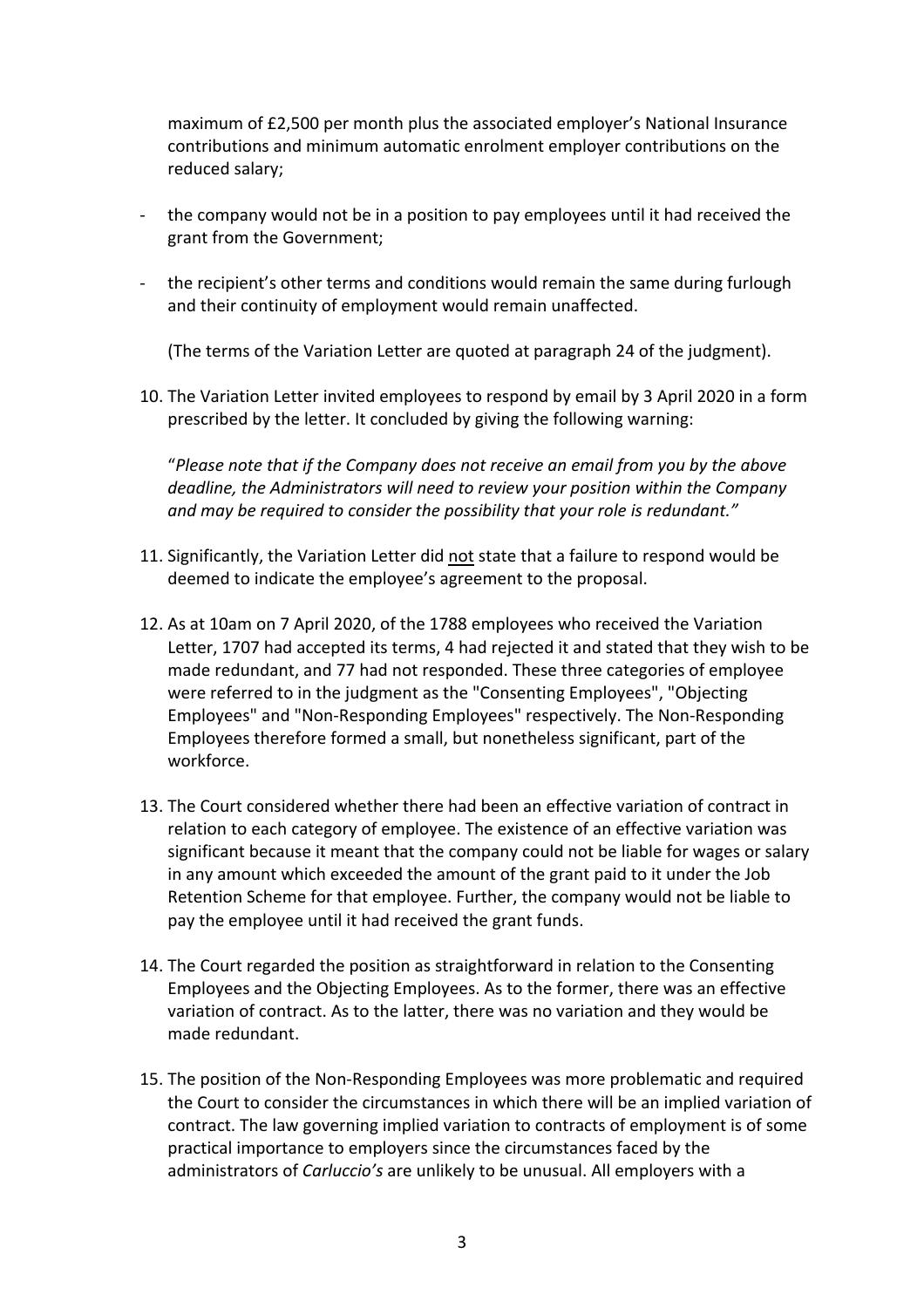reasonably large workforce are likely to have employees who do not respond to the written proposal to furlough them and so may be left uncertain as to whether they have obtained an employee's agreement.

- 16. The Court considered the judgment of the Court of Appeal in *Abrahall v Nottingham City Council* [2018] ICR 1425 on the factors relevant to whether a contractual variation can be inferred from the employee's conduct. It quoted extensively from the judgments of Underhill LJ and Sir Patrick Elias in *Abrahall*. Without repeating those quotes, the pertinent points are these:
- The inference that an employee has accepted a contractual variation must arrive unequivocally. If the conduct of the employee in continuing to work is reasonably capable of a different explanation it cannot be treated as constituting acceptance of the new terms.
- Protest or objection at the collective level may be sufficient to negative any inference that by continuing to work individual employees are accepting a reduction in their contractual entitlement to pay, even if they themselves say nothing.
- The question of whether a contractual variation has been agreed does not need to be answered at the point of implementation. If an employee continues to work under the varied terms without protest, there may come a time when the only reasonable explanation for the employee's conduct is that they have agreed to the variation.
- Agreement to the variation will readily be inferred from the employee's conduct where the change is to the employee's benefit, such as where he is given a pay increase.
- A more difficult situation arises where the variation is to the employee's disadvantage and there is no compensating advantage, or it is being imposed to avoid a potentially worse disadvantage, such as being made redundant. Nonetheless, in an appropriate case it may be possible to infer agreement to the variation where the employee's only motivation in not protesting is to avoid the risk of redundancy.
- 17. The Court in *Carluccio's* observed that the circumstances of a proposal to furlough are different to those examined in *Abrahall* in the sense that, in a normal case, the employee continues to work and there is conduct from which agreement could be inferred. In the instant case, the Non-Responding Employees were entirely passive. Indeed, their only conduct relevant to whether agreement could be inferred was their failure to respond to the proposal.
- 18. Ultimately, the Court declined to find the absence of a response from the Non-Responding Employees gave rise to the clear inference that they had consented to the proposed variation. Consequently, there was no effective variation. In reaching this decision, the Court considered the following factors relevant: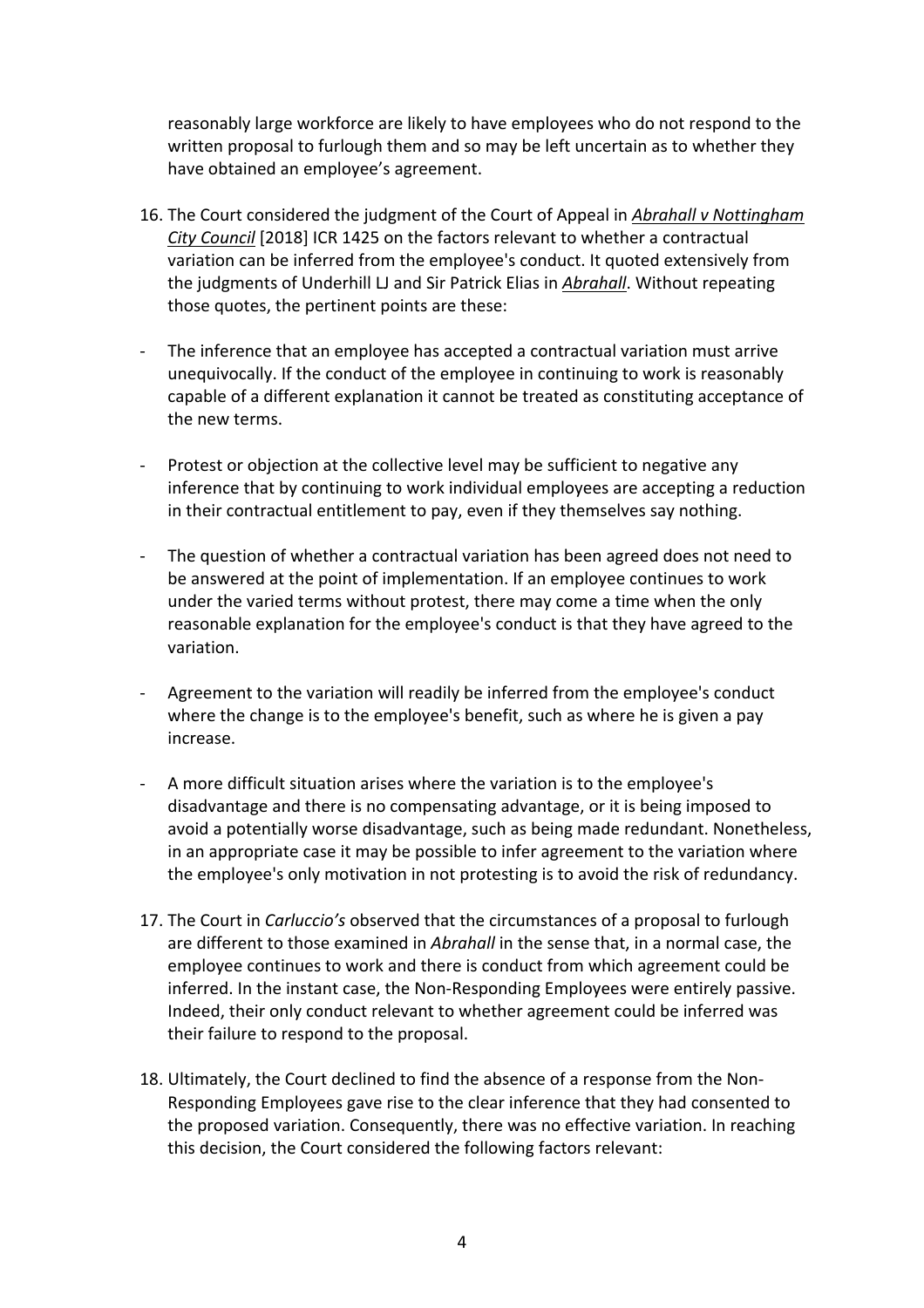- The Variation Letter required employees to respond positively in order to agree the variation and warned that a failure to respond could lead to redundancy. The letter did not suggest that a failure to respond would be taken as consent to being furloughed. Rather, it suggested the opposite.
- It had only been a matter of days since the deadline for a response had elapsed. There may have been other explanations for an employee's failure to respond, such as they had not received the letter or had not yet had the opportunity to consider its terms. It would require strong evidence to infer agreement from conduct where an absence of objection was over such a short period of time.
- Although the vast majority of employees regarded the proposal to furlough them as advantageous, there may nonetheless be legitimate reasons for an employee to reject the proposal, as indicated by the fact there were Objecting Employees. Those reasons may apply to a Non-Responding Employee.
- 19. There are several practical points arising from this judgement which employers furloughing its employees would be well advised to consider.
- Firstly, the terms of the written proposal sent to employees are important. If an employer wishes to minimise the uncertainty over whether a non-responding employee has agreed to the proposed variation, the original letter should state in clear terms that a failure to respond by the stipulated deadline will be taken as an indication of that employee's agreement and they will be furloughed nonetheless.
- Employers should consider sending written proposals by a means which shows that the employee received the proposal, such as recorded post or by email with a read receipt. By doing so, it removes any ambiguity as to whether the employee received the proposal and therefore was in a position to consent to its terms.
- The longer the period of non-objection on the part of the employee, the more likely it is that agreement will be inferred from their conduct.
- There may be other conduct, beyond their mere silence, from which the employee's agreement could be inferred. The Court in *Carluccio's* was forced to consider whether there had been an effective variation of contract at a time when none of the affected employees had received payment under the scheme. An employee's acceptance of reduced pay in accordance with the original proposal to furlough is likely to be powerful evidence of their agreement by conduct.
- If an employer has employees who refuse the proposal to furlough it may be sensible to consider the reasons for their refusal and whether those reasons may apply to any non-responding employees.

### Priority and the practical impact for administrations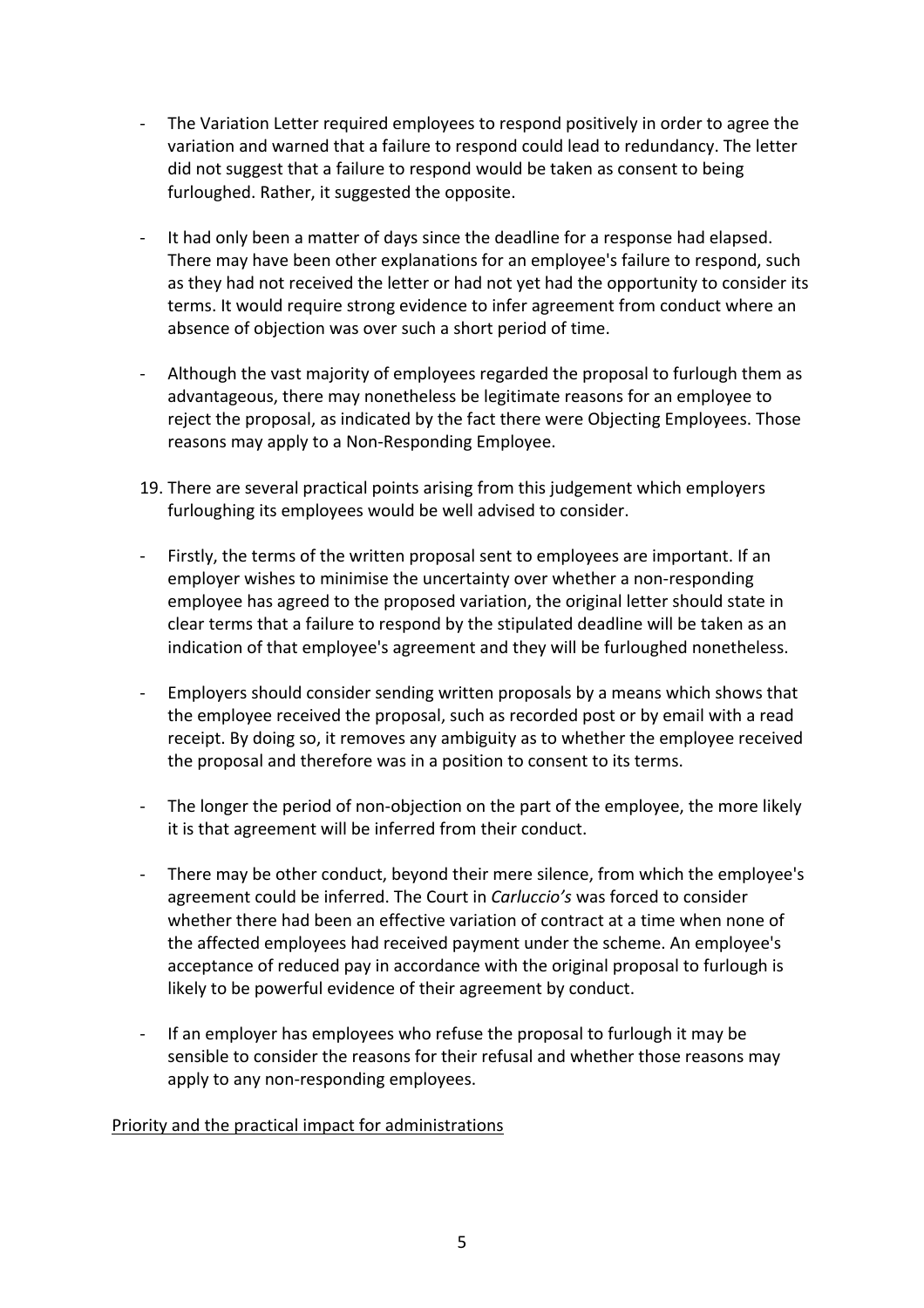- 20. An early decision in any administration will be the approach to be taken to the workforce. In particular, administrators are conscious of the 14 day moratorium afforded them, following appointment, after which they may be taken to have adopted the contracts of employment of employees who have not been dismissed, per Para 99 of Schedule B1 of the Act.
- 21. The practical concern is that the liability to pay the wages or salaries of any adopted employees ranks in priority to the administrator's own remuneration and expenses as a charge on the insolvent company's property, para 99(4). Thus we find that administrators frequently make dismissals in the first 14 days of administration to reduce the wage burden, particular where the assets of the Company are limited and a balance has to be struck with retaining enough employees to retain the core business if a sale is hoped for.
- 22. Furlough provides a different strategy as if it is effective it would mean that the costs of the staff could be financed beyond the assets of the insolvent company and the work force retained. Thus if disposal of the business is planned it may be achieved with the workforce intact but "mothballed", as was intended here.
- 23. There was an issue as to whether any sums received by the administrators could be directed to the employees who were furloughed and how those employees who had not agreed were to be treated. The administrators sought the direction of the Court on these issues.
- 24. The first point addressed was whether the contracts of those employees not carrying out any duties could be adopted for the purposes of para 99. Snowden J's conclusion was that it was not a condition of adoption that the employee had to be rendering services, paras 71 to 74. Thus the contracts of employment of staff who are unable to work because of the virus or the collapse of the company may still have their contracts adopted by the administrator.
- 25. The Judge then reviewed the law on what amounts to adoption for the purposes of para 99 and applied this reasoning to the three categories of employee identified above: "Consenting Employees", "Objecting Employees" and "Non-Responding Employees" respectively.
- 26. He concludes that following the 14 days, making an application under the Scheme for an employee who had agreed a variation would be an act adopting their contracts. They would get super priority, but they have agreed to their payment being only on payment to the employer under the scheme.
- 27. Those who objected would not be adopted but terminated as redundant.
- 28. If the non-responding employee still had not responded by the end of the 14 days their contracts would not be adopted, thus their dismissal would not be compelled. Therefore, in practical terms an administrator who needs to vary terms and conditions to furlough staff can initiate that process within the 14 moratorium but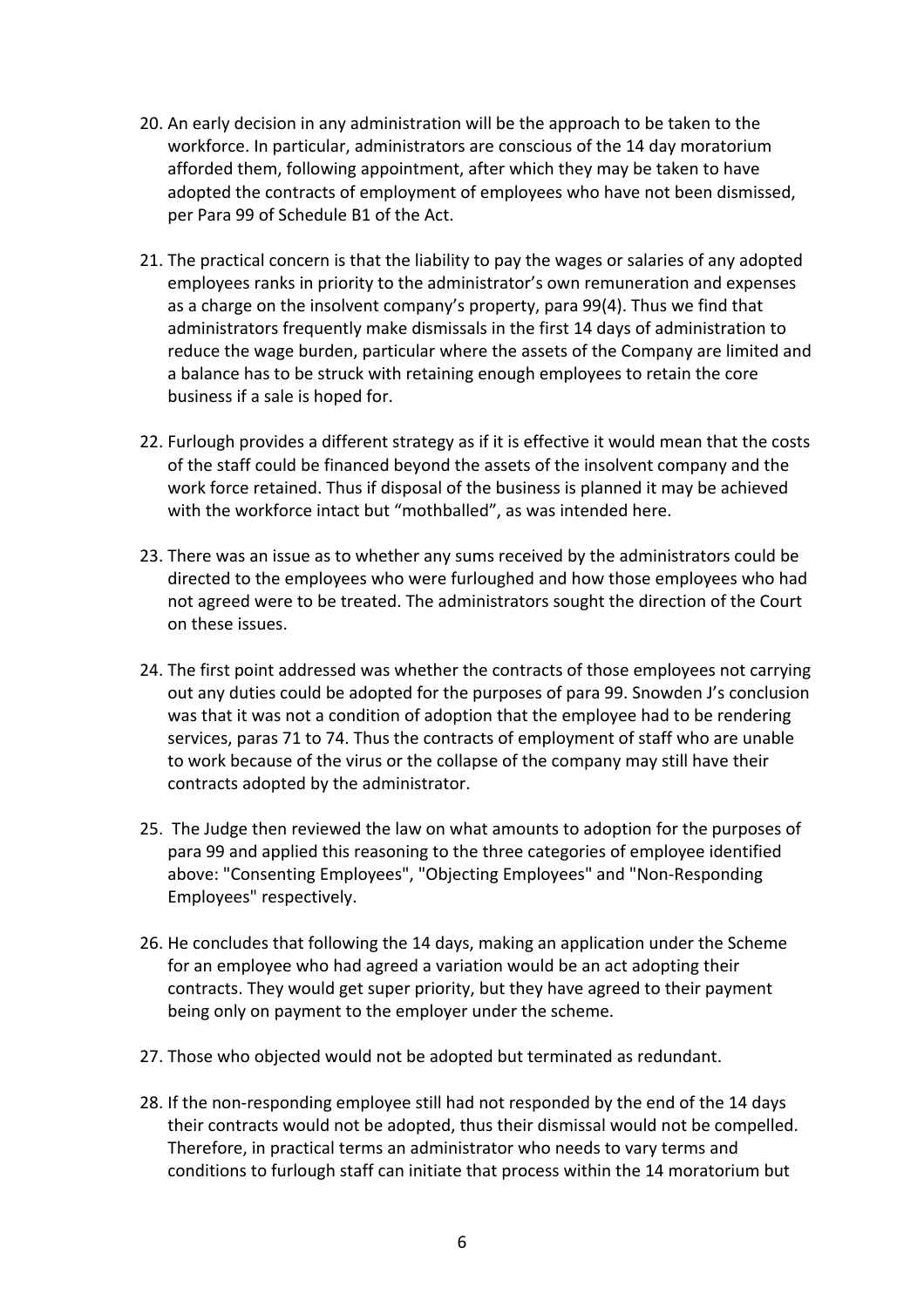will not be taken to have adopted the contracts of those from whom it has not received agreement unless they actually are called upon to attend work or the administrator does something else to adopt their contracts.

29. It is also of note that the union, Unite, sought to argue that the administrators were under a duty to place employees on the furlough scheme rather than make them redundant. The Court accepted that such a duty might be implicit where the employee had agreed to the furlough variations but declined to find a wider duty.

#### The Practical Implications

- 30. Sadly, we are likely to see more businesses fall into administration. Many may be viable businesses saddled with debt from this crisis. There is then the prospect of TUPE transfers. But as one can see here, with no or little cost to the business the attractions of furloughing the staff to "mothball" the business for sale will make that path one which administrators will follow. That has practical consequences:
- The TUPEd business may be acquired with the "mothballed" staff. One must start from the position that this is a temporary cessation in activities and does not prevent a transfer nor break the assignment of any mothballed staff, see *Mustafa v Trek Highway Services [2016] IRLR 326 and Landsorganisation Danmark v Ny Molle Kro* [1989] IRLR 37 (ECJ);
- With the work force furloughed there would appear to be little excuse for not complying with the information and consultation obligations on transfer;
- Transferred staff can, it is now clear, be transferred into furlough with the new employer;
- This might secure the prospects of speedy business revival;
- But there remains the question of holiday entitlement. Whatever the position of the debate on directing the taking of holiday during furlough it is unlikely that administrators will do this so that transferees will take employees with the accrued holiday entitlements which have arisen through furlough;
- When furloughing enables the workforce to be "mothballed" at zero or minimal costs the reasons for dismissing any employees who are dismissed will be examined closely. It may mean that it is more likely that their dismissal was to make the business more sellable with the consequent risk for the transferee that liability for the dismissals transfers, see *Kavanagh v Crystal Palace FC 2000 Limited* [2013] EWCA Civ 1410 and the debate over the reasons for dismissals in an administration context.

14th April 2020

David Reade QC